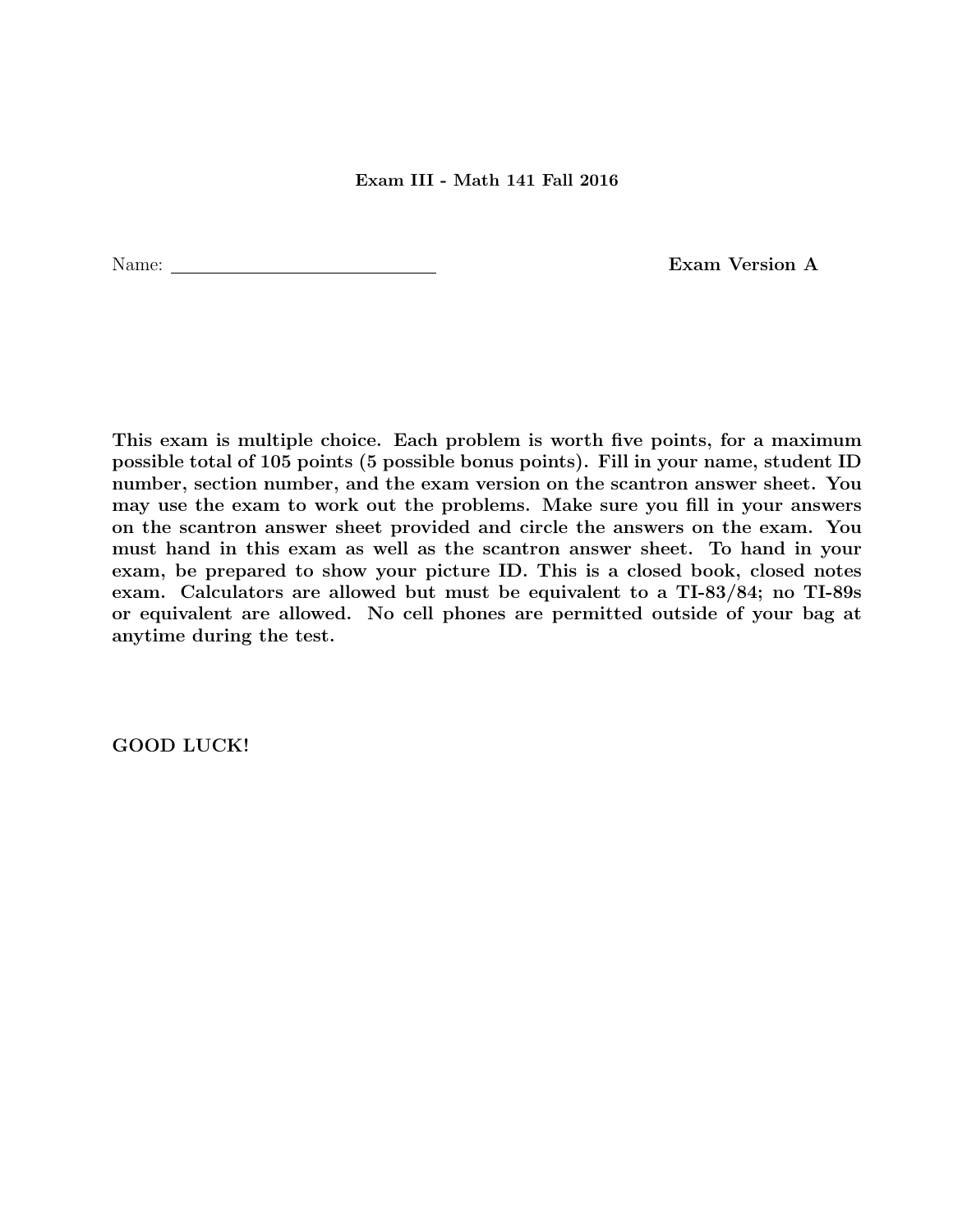1. Sound Software estimates that it will sell  $N$  units of a program after spending  $\alpha$  thousand dollars on advertising, where

 $N(a) = -a^2 + 300a + 6, \quad 0 \le a \le 300.$ 

Find the maximum number of units of the program that can be sold.

- (a) 150,000
- (b) 22,506
- (c) 6,000
- (d) 300,000
- 2. An apple farm yields an average of 40 bushels of apples per tree when 10 trees are planted on an acre of ground. Each time 1 more tree is planted per acre, the yield decreases by 2 bushels per tree as a result of crowding. What total number of trees planted on an acre will maximize the yield?
	- (a) There is no maximum yield.
	- (b) 5
	- (c) 15

3. Find 
$$
\frac{dy}{dx}
$$
 if  $x^2 + 2xy = 3y^2$ . Note:  $y$  is a function of  $x$ .

\n(a)  $\frac{dy}{dx} = \frac{x+y}{3y-x}$ 

\n(b)  $\frac{dy}{dx} = \frac{x-3y}{-x-y}$ 

4. What is the slope of the curve  $2x^3y^2 = -18$  at the point  $(-1, 3)$ ? Note: y is a function of x.

- (a) 4.5
- $(b) -4.5$
- (c) 0.5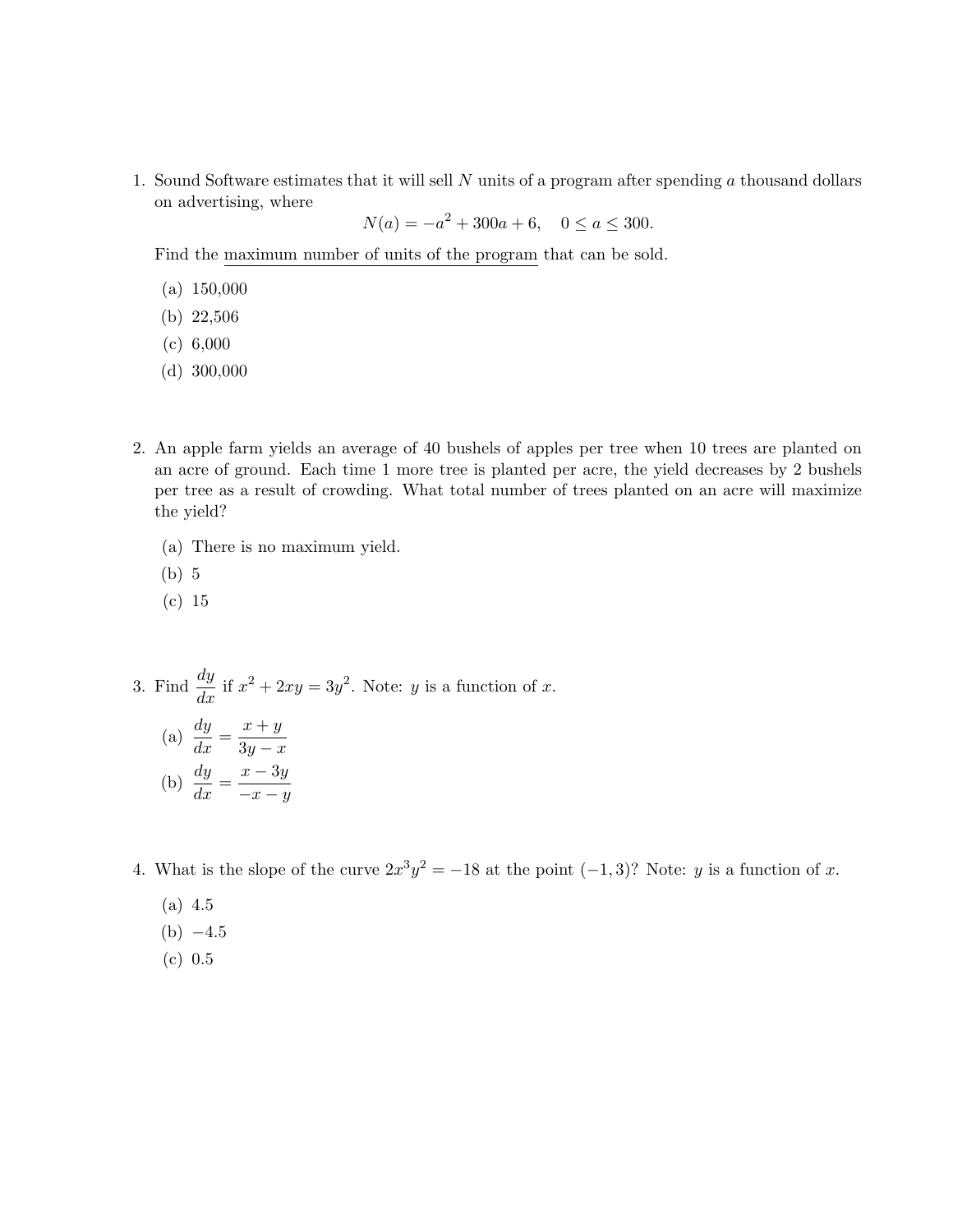- 5. Suppose that total revenue is  $R(x) = 50x 0.5x^2$  and total cost is  $C(x) = 10x + 3$  (both given in dollars), where  $x$  represents the number of units of a product that are produced and sold. Find the rate of change of the profit with respect to time when  $x = 10$  units and  $dx/dt = 5$  units per day.
	- (a) \$200 per day
	- (b) \$150 per day
	- (c) \$80 per day
	- (d) \$50 per day
- 6. Two cars start from the same point at the same time. One travels north at 25 mph, and the other travels east at 60 mph. How fast is the distance between them increasing at the end of 2 hours? (Remember:  $x^2 + y^2 = z^2$ .)
	- (a) 60 mph
	- (b) 25 mph
	- (c) 130 mph
	- (d) 65 mph
- 7. A ladder 25 ft long leans against a vertical wall. If the lower end is being moved away from the wall at a rate of  $6 \text{ ft/s}$ , how fast is the height of the top changing (the answer will be a negative rate) when the lower end is 7 ft from the wall?
	- $(a)$  -6 ft/s
	- (b) 1.75 ft/s
	- $(c) -1.75$  ft/s
	- (d)  $-2.083$  ft/s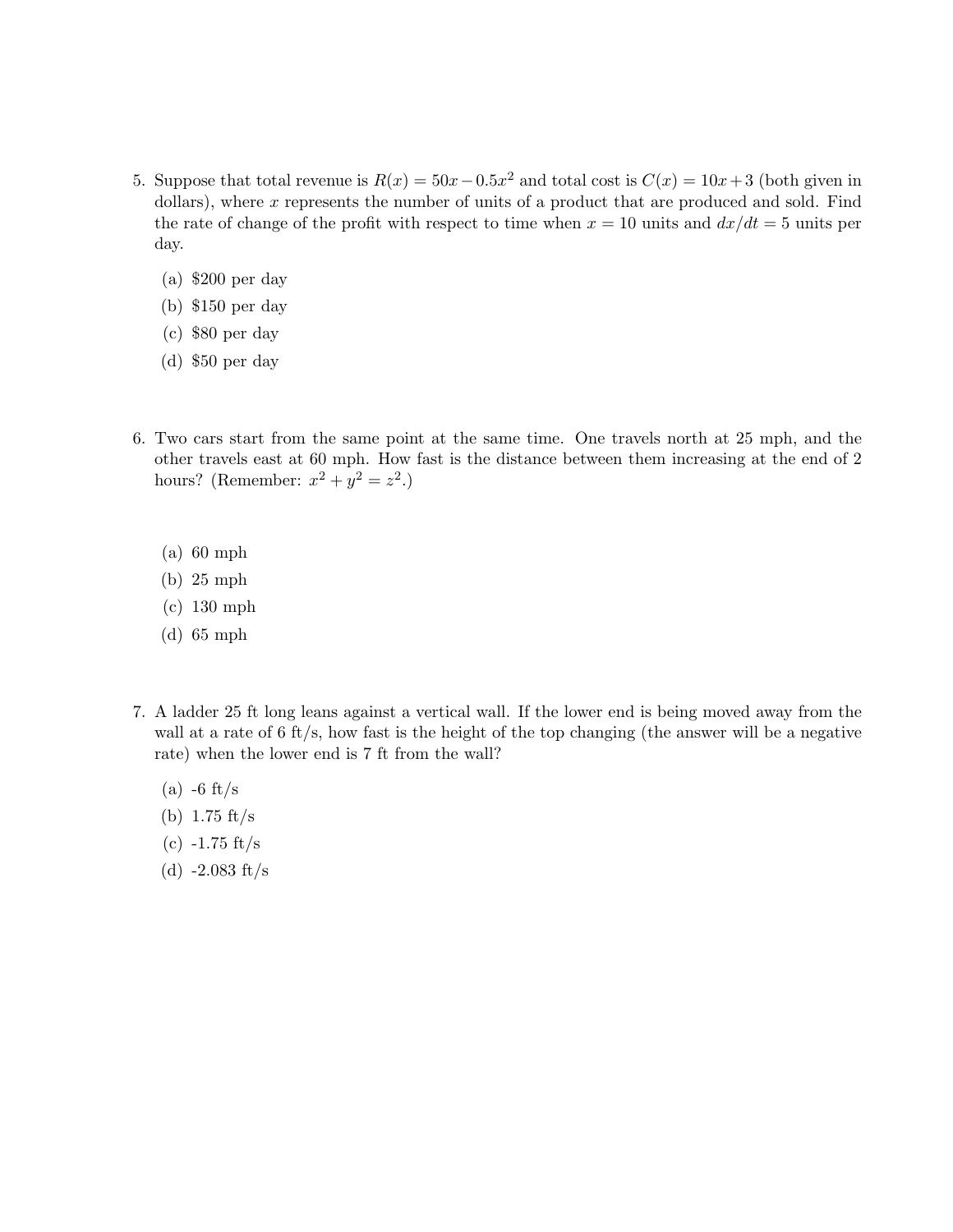- 8. Which of the following is true?
	- (a)  $e = \lim_{n \to \infty} \left( 1 + \frac{1}{n} \right)$ n  $\setminus^n$ (b)  $e^0 = 1$ (c)  $e^1 = e$
	- (d) All of the above
- 9. For  $f(x) = e^x$ , which of the following statements is **false**?
	- (a)  $f'$  is negative for all x.
	- (b)  $f''(x)$  is positive for all x.
	- (c) The graph of  $f$  has no points of inflection.
	- (d) The graph of  $f$  is increasing.
- 10. Which of the following statements is false?
	- (a)  $\ln(AB) = \ln(A) + \ln(B)$
	- (b)  $\ln(A/B) = \ln(A) \ln(B)$
	- (c)  $e^{\ln(x)} = x$
	- (d)  $\ln(x^r) = r \ln(x^{r-1})$
- 11. For  $g(x) = \ln(x)$ , which of the following statements is **false**?
	- (a) The graph of  $g$  is concave down.
	- (b)  $g''(x)$  is positive for all x in the domain of g.
	- (c) The graph of  $g$  has no relative extrema.
	- (d) The domain of g is  $(0, \infty)$ .

12. If  $y = e^2$ , then  $dy/dx$  is

- (a) 2e
- (b) 0
- (c) 2.718
- (d) None of the above.

13. If  $y = \ln(3)$ , then  $dy/dx$  is

- (a) 1/3
- (b) 1.10
- (c) 0
- (d) None of the above.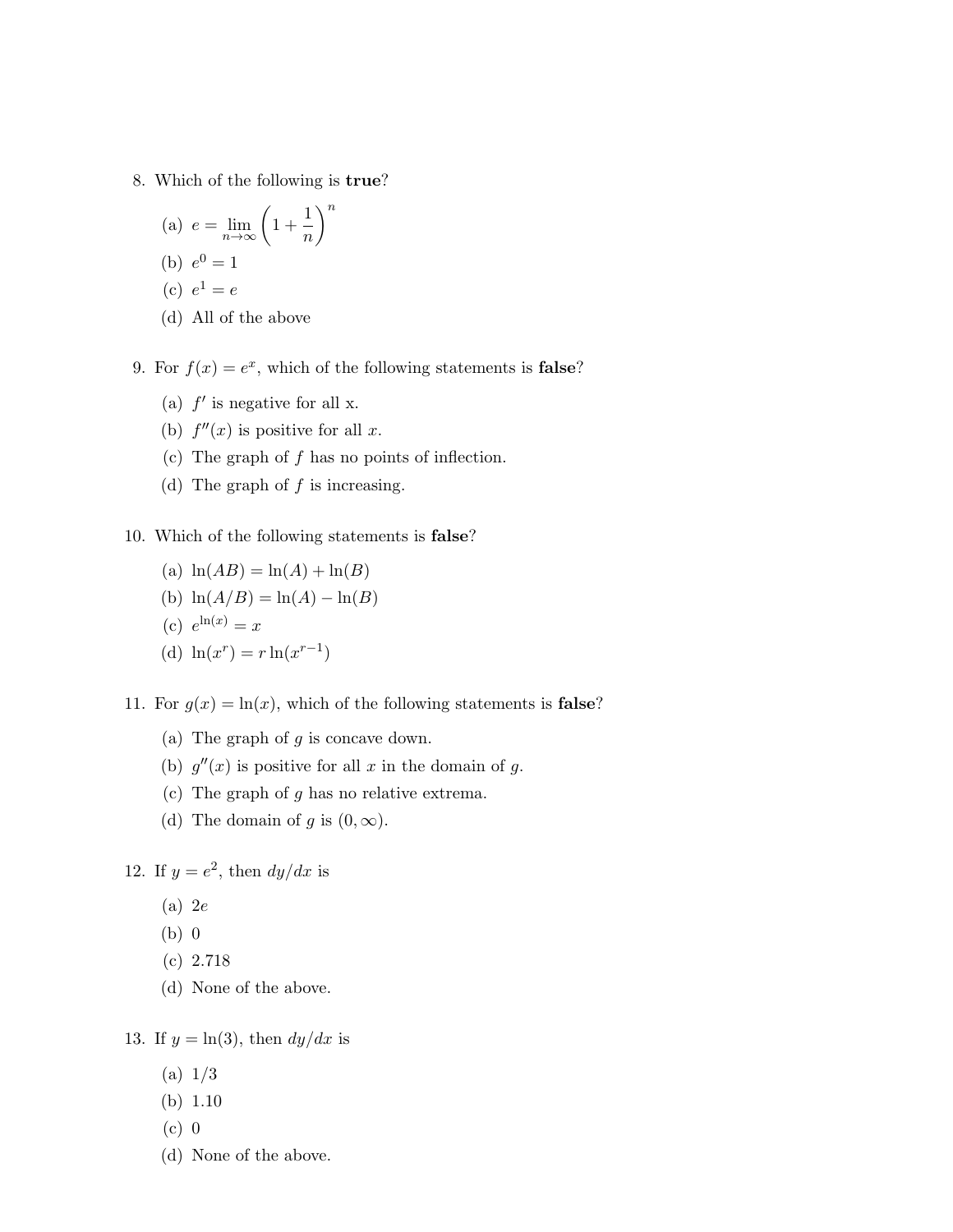14. Find 
$$
f'(x)
$$
 for  $f(x) = \frac{1}{15}e^{2x^2+10} + \ln(3)$ .  
\n(a)  $\frac{1}{15}e^{2x^2+10}(4x)$   
\n(b)  $\frac{1}{15}e^{2x^2+10}(2x^2+10)$   
\n(c)  $\frac{1}{15}e^{2x^2+10}$   
\n(d)  $\frac{1}{15}e^{2x^2+9}(2x^2+10)$ 

15. Find 
$$
g'(x)
$$
 for  $g(x) = xe^{-3x}$ .  
\n(a)  $e^{-3x}(-3)$   
\n(b)  $e^{-3x} - 3xe^{-3x}$   
\n(c)  $e^{-3x} + x(-3x)e^{-3x-1}$   
\n(d)  $e^{-3x} + xe^{-3x}$ 

16. Differentiate  $y = (\ln x)^{13} + e^{\ln x}$ .

(a) 
$$
\frac{1}{x^{13}} + 1
$$
  
\n(b)  $13(\ln x)^{12} \frac{1}{x} + 1$   
\n(c)  $13(\ln x)^{12} \frac{1}{x} + e^{\ln x}$   
\n(d)  $13(\ln x)^{12} + x$ 

17. Differentiate 
$$
y = \ln \left( \frac{x^7 + 8}{x^{10}} \right)
$$
.  
\n(a)  $\frac{1}{\frac{x^7 + 8}{x^{10}}}$   
\n(b)  $\ln(x^7 + 8) - 10 \ln x$   
\n(c)  $\frac{7x^6}{x^7 + 8} - \frac{10}{x}$